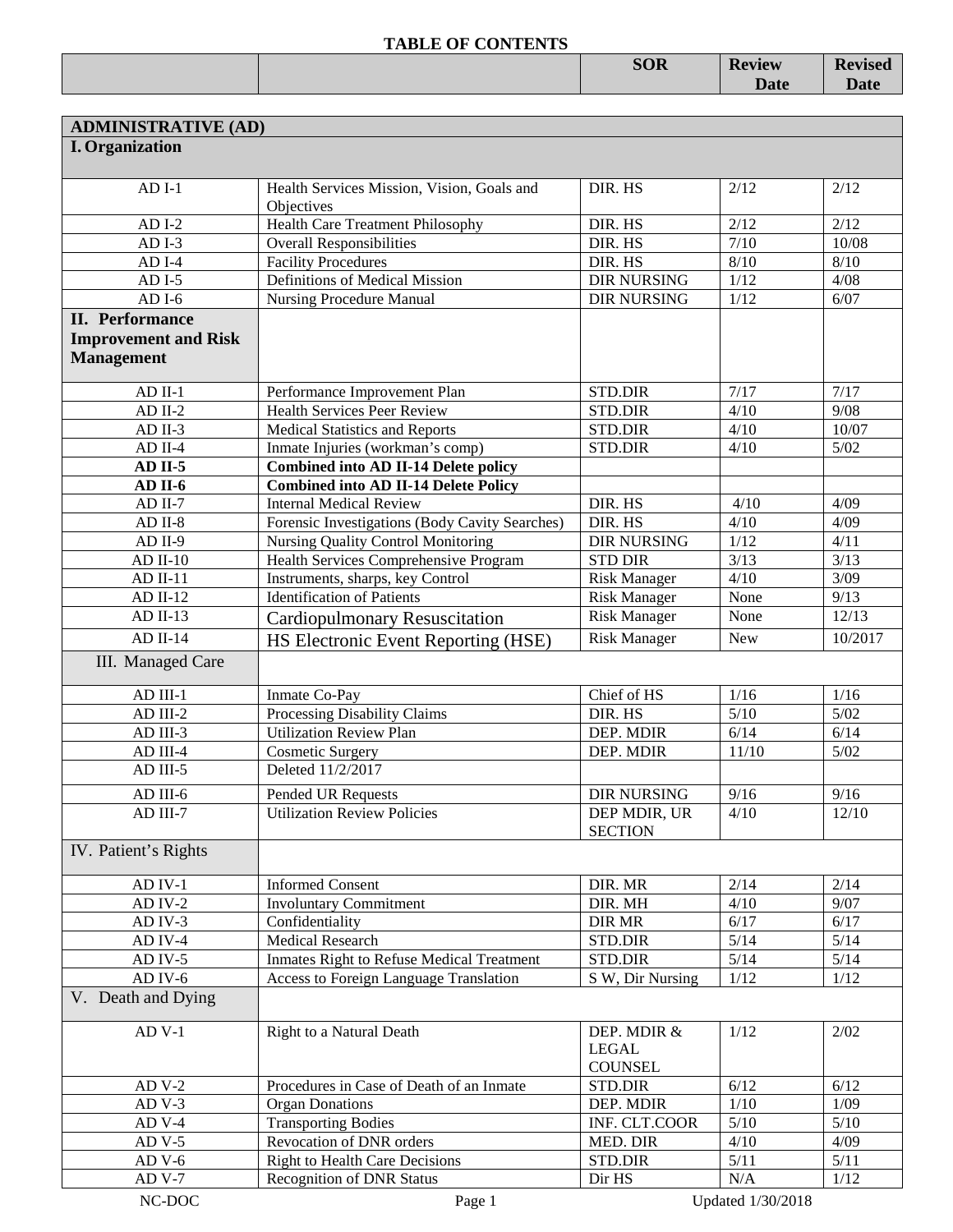|  | <b>SOR</b> | <b>Review</b> | <b>Revised</b> |
|--|------------|---------------|----------------|
|  |            | <b>Date</b>   | <b>Date</b>    |
|  |            |               |                |

| <b>VI. Medical Records</b> |                                                                             |                                              |        |        |
|----------------------------|-----------------------------------------------------------------------------|----------------------------------------------|--------|--------|
| AD VI-1                    | Purpose and Composition of Medical Record                                   | <b>DIR MR</b>                                | 5/14   | 5/14   |
| AD VI-2                    | <b>Medical Record Committee</b>                                             | <b>DIR MR</b>                                | 6/10   | 4/00   |
| AD VI-3                    | Release of Confidential Information                                         | <b>DIR MR</b>                                | 5/14   | $5/14$ |
| AD VI-4                    | Combining Records & Creating Additional<br>Volumes                          | <b>DIR MR</b>                                | 8/14   | 8/14   |
| AD VI-5                    | Mental Health Records/Tracking System                                       | <b>DIR MR</b>                                | 6/10   | 1/06   |
| AD VI-6                    | Photographs and Videotapes                                                  | <b>DIR MR</b>                                | 5/14   | $5/14$ |
| AD VI-7                    | <b>Transfer of Medical Records</b>                                          | <b>DIR MR</b>                                | 5/14   | $5/14$ |
| AD VI-8                    | <b>Record Retention</b>                                                     | <b>DIR MR</b>                                | 8/10   | 8/10   |
| AD VI-9                    | Retrieval of Parole/Release Records                                         | <b>DIR MR</b>                                | 4/11   | 4/11   |
| <b>AD VI-10</b>            | Coding and Indexing                                                         | <b>DIR MR</b>                                | 8/10   | 8/09   |
| AD VI-11                   | <b>Medical Alert Labels</b>                                                 | <b>DIR MR</b>                                | 4/14   | 4/14   |
| <b>AD VI-12</b>            | <b>Basic Medical Record Documentation</b>                                   | <b>RISK MGR</b>                              | 4/14   | 414    |
| AD VI-13                   | Forms Management                                                            | <b>DIR MR</b>                                | 5/14   | $5/14$ |
| <b>AD VI-14</b>            | Problem List                                                                | DEP MDIR,                                    | 9/14   | 9/14   |
|                            |                                                                             | DENT DIR, DIR                                |        |        |
|                            |                                                                             | <b>MH</b>                                    |        |        |
| <b>AD VI-15</b>            | Dialysis Records                                                            | <b>DIR MR</b>                                | 9/16   | 9/16   |
| <b>AD VI-16</b>            | Recording Data in OPUS                                                      | OPUS COORD                                   | 9/16   | 9/16   |
| <b>AD VI-17</b>            | <b>HERO</b> Downtime                                                        | Chief of HH                                  | N/A    | 9/16   |
| <b>VII. Facilities</b>     |                                                                             |                                              |        |        |
| AD VII-1                   | Facilities, Equipment, Supplies                                             | NRS MGR, ADON<br>DIR DON, DIR<br><b>PHAR</b> | 1/12   | 4/11   |
| AD VII-2                   | First Aid Kits                                                              | DIR. HS                                      | $7/10$ | 9/05   |
| AD VII-5                   | <b>Emergency Medical Response Plans</b>                                     | CHIEF OF HS,<br><b>RISK MGR</b>              | 6/12   | 6/12   |
| <b>VIII. Reporting</b>     |                                                                             |                                              |        |        |
| AD VIII-2                  | Notification of Serious Illness, Injury or Death<br>of Hospitalized Patient | STD.DIR                                      | 8/10   | 3/04   |
| AD VIII-3                  | Duty to Warn                                                                | <b>DIR MH</b>                                | 1/14   | 1/14   |
| AD VIII-4                  | Deleted refer to CP 18                                                      |                                              |        |        |
| AD VIII-5                  | Reporting Positive Drug Finding During Dx.<br>Work-up                       | STD.DIR                                      | 3/14   | 3/14   |
| AD VIII-6                  | Medical Notification to Excuse from Work                                    | <b>DON</b>                                   | 11/14  | 11/14  |
| PERSONNEL (P)              |                                                                             |                                              |        |        |
| $P-1$                      | <b>Nursing Staffing Standards</b>                                           | <b>DON</b>                                   | 1/12   | $1/12$ |
| $P-2$                      | Professional Licensure and Credentials                                      | DIR. DENTAL                                  | 4/11   | 4/11   |
|                            | Verification                                                                | MR, PHAR, MH,                                |        |        |
| $P-3$                      | <b>Continuing Education</b>                                                 | DEP MDIR<br><b>DISCILINE HDS</b>             | $5/10$ | $5/08$ |
| $P-4$                      | Use of Physician Extenders                                                  | DEP. MDIR                                    | $8/10$ | 8/09   |
| $P-5$                      | Use of Inmates in Health Care                                               | <b>DON</b>                                   | 1/12   | 10/07  |
| $P-6$                      | Nursing: Verification of Valid Licenses                                     | <b>DON</b>                                   | 1/12   | 4/11   |
| $P-7$                      | <b>Medication Technicians</b>                                               | <b>DON</b>                                   | 1/16   | $1/16$ |
| $P-8$                      | <b>Nursing Coverage</b>                                                     | <b>DON</b>                                   | 1/12   | $3/10$ |
| $P-9$                      | Nursing Orientation, Mandatory Training                                     | <b>DON</b>                                   | $1/12$ | $5/10$ |
| $P-10$                     | Requesting Flexible & Alternate Work                                        | <b>DON</b>                                   | 1/12   | 1/12   |
|                            | Schedules                                                                   |                                              |        |        |
| $P-11$                     | Social Work Staffing                                                        | DIR MH                                       | $5/12$ | $5/12$ |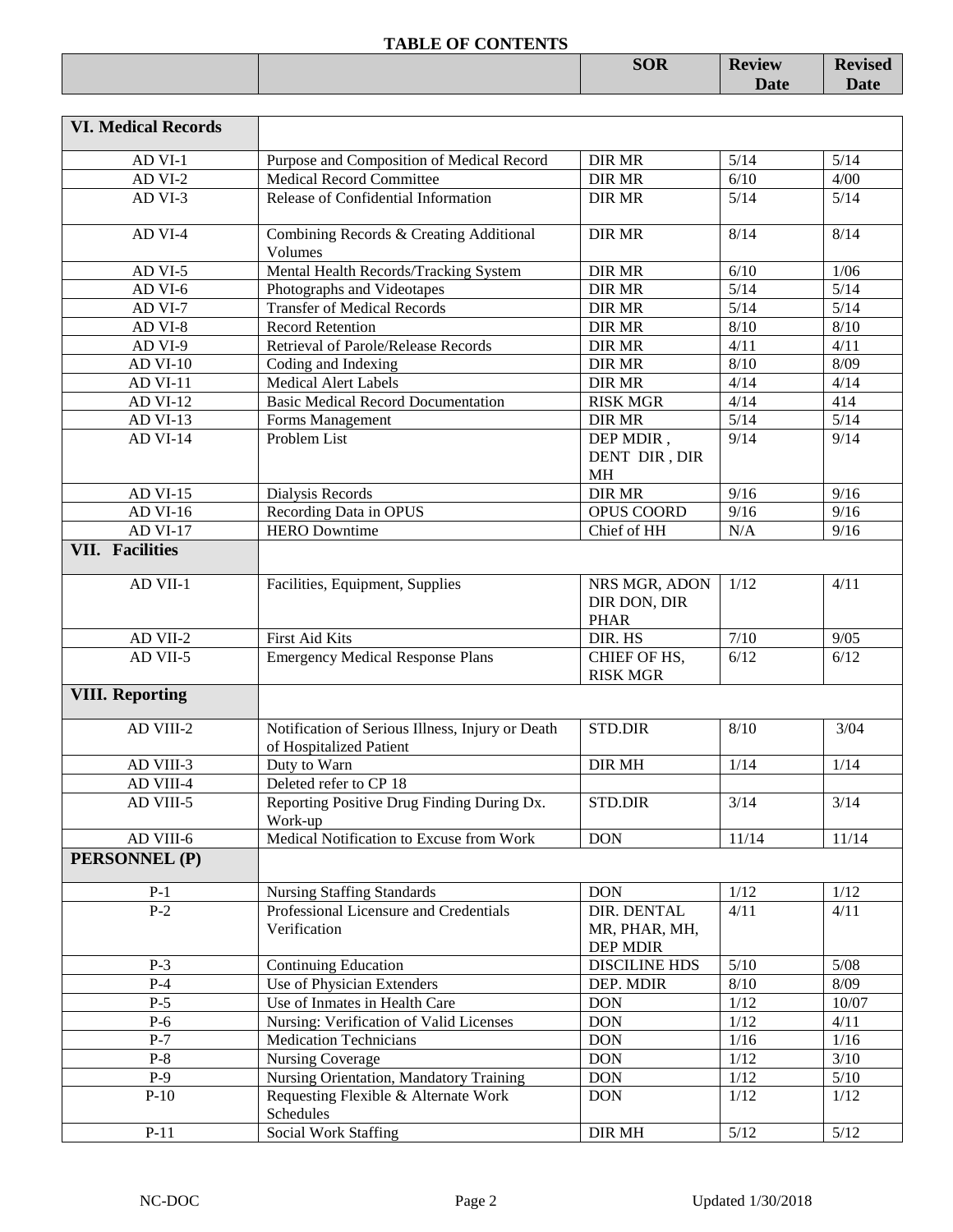|                                                                     | <b>SOR</b> | <b>Review</b><br><b>Date</b> | <b>Revised</b><br><b>Date</b> |
|---------------------------------------------------------------------|------------|------------------------------|-------------------------------|
| $\mathbf{r}$<br>$\mathbf{v}$ $\mathbf{v}$ $\mathbf{v}$ $\mathbf{v}$ |            |                              |                               |

| <b>II.</b> Employee Health                |                                                                                           |                      |            |         |
|-------------------------------------------|-------------------------------------------------------------------------------------------|----------------------|------------|---------|
| $P$ II-1                                  | <b>MOVED TO IC-11</b>                                                                     |                      |            |         |
| $P-II-2$                                  | <b>MOVED TO IC-12</b>                                                                     |                      |            |         |
| $P II-3$                                  | <b>MOVED TO IC13</b>                                                                      |                      |            |         |
| $P$ II-4                                  | <b>MOVED TO IC-14</b>                                                                     |                      |            |         |
|                                           |                                                                                           |                      |            |         |
| $P$ II-5<br><b>P</b> II-6                 | <b>BBP</b> Exposure to DOP Employees<br>Moved to IC 10                                    | <b>INF CTRL COOR</b> | 7/14       | 7/14    |
|                                           |                                                                                           |                      |            |         |
| <b>ASSESSMENT OF PATIENT (A)</b>          |                                                                                           |                      |            |         |
| $A-1$                                     | Receiving Screening                                                                       | DEP. MDIR            | 1/14       | 1/14    |
| $A-2$                                     | Inmate Physical Exam & PULHEAT                                                            | DEP. MDIR            | 7/17       | 7/17    |
| $A-3$                                     | Lab Services                                                                              | DEP. MDIR            | 5/14       | $5/14$  |
| $A-4$                                     | <b>Radiology Services</b>                                                                 | DIR. HS              | 5/14       | 5/14    |
| $A-5$                                     | Offenders in Segregation                                                                  | <b>CHIEF OF HS</b>   | 11/14      | 11/14   |
| $A-6$                                     | Disciplinary Actions for Mental Health Patients                                           | DIR. MH              | 6/10       | 12/08   |
| $A-7$                                     | <b>Court Ordered STD Testing</b>                                                          | <b>INF CTRL COOR</b> | 2/14       | 2/14    |
| $A-8$                                     | <b>Paternity Testing</b>                                                                  | STD.DIR.             | 11/14      | 11/14   |
| $A-9$                                     | <b>Patient Acuity Rating System</b>                                                       | <b>DON</b>           | 4/16       | 4/16    |
| $A-10$                                    | Falls Screening/Alert                                                                     | <b>STD.DIR</b>       | 4/10       | 8/04    |
| $A-11$                                    | Vision Screening                                                                          | DEP. MDIR            | 3/17       | 3/17    |
| $A-12$                                    | Intersystem and Intrasystem Mental Health<br>Services Screening, Appraisal and Evaluation | DIR MH               | 4/12       | 4/12    |
| $A-13$                                    | Infusion therapy and Blood Components                                                     | DIR. NUR             | N/A        | 4/16    |
|                                           | Administration                                                                            |                      |            |         |
| PLANNING PATIENT CARE (PL)                |                                                                                           |                      |            |         |
| $PL-1$                                    | Procedures for Chronic Disease                                                            | DEP. MDIR            | 6/13       | 6/13    |
| $PL-2$                                    | Initial Nursing Care Plan for Mental Health                                               | <b>DIR MH</b>        | 1/12       | 3/02    |
| <b>PATIENT EDUCATION (PE)</b>             |                                                                                           |                      |            |         |
| $PE-1$                                    | <b>Health Orientation</b>                                                                 | DON, ADON            | 1/14       | 1/14    |
| $PE-2$                                    | Inmate Health Education/Health Promotion                                                  | <b>DON</b>           | 10/14      | 10/14   |
| $PE-3$                                    | Refer to Policy N-1<br>Deleted                                                            |                      |            |         |
| $PE-4$                                    | Refer to Policy TX II-7 Deleted                                                           |                      |            |         |
| <b>CARE AND TREATMENT OF PATIENT (TX)</b> |                                                                                           |                      |            |         |
|                                           |                                                                                           |                      |            |         |
| I. Access to Services                     |                                                                                           |                      |            |         |
| $TXI-1$                                   | Sick Call                                                                                 | <b>DON</b>           | 1/16       | 1/16    |
| <b>TXI-2</b>                              | <b>Specialty Medical Clinics</b>                                                          | DEP. MDIR            | 9/16       | 9/16    |
| TXI-3                                     | Mental Health Outpatient Clinics                                                          | DIR. MH              | 6/11       | 6/11    |
| TX I-4                                    | Medical Treatment Services Outside DOP                                                    | DEP. MDIR            | 7/12       | 7/12    |
| TX 1-5                                    | Mental Health Services Outside DOP                                                        | МH                   |            | Policy  |
|                                           |                                                                                           |                      |            | Deleted |
| <b>TXI-6</b>                              | Mental Health Day Treatment                                                               | DIR MH               | 11/10      | 12/08   |
| <b>TX I-7</b>                             | <b>CPR</b>                                                                                | <b>DELETED</b>       | 12/30/2013 |         |
| $TXI-8$                                   | Telephone Triage                                                                          | DON                  | 1/17       | 1/17    |
| $TXI-9$                                   | Detoxification and Drug Withdrawal                                                        | DEP. MDIR            | $1/12$     | 1/12    |
| <b>TXI-10</b>                             | Oxygen                                                                                    | <b>DON</b>           | 6/14       | 6/14    |
| $TXI-11$                                  | <b>Mass Casualties</b>                                                                    | <b>DON</b>           | 9/16       | 9/16    |
| <b>TXI-12</b>                             | Mental Health Outpatient Services -<br><b>Telepsychiatry Clinics</b>                      | DIR. MH              |            | 4/12    |
| <b>TXI-13</b>                             | Evaluation and Management of Disorders of                                                 | DIR. MH              | 6/2104     | 10/2014 |
|                                           | Gender Identity                                                                           |                      |            |         |
| <b>TXI-14</b>                             | <b>Adult residential Treatment Services</b>                                               | DIR MH               | $\rm NA$   | 10/13   |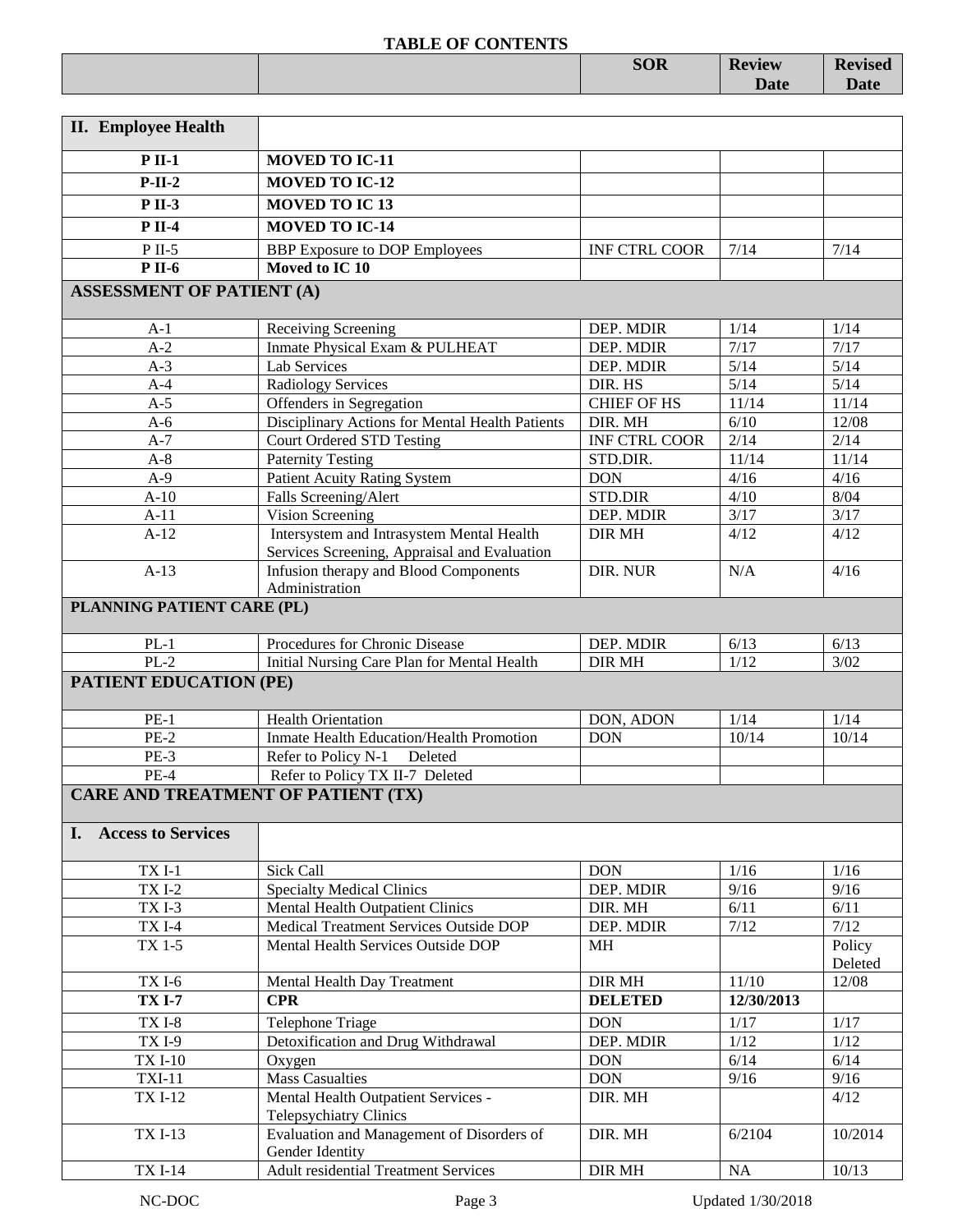|  | <b>SOR</b> | <b>Peview</b> | $\mathbf{P}_{\text{exterior}}$ |
|--|------------|---------------|--------------------------------|
|  |            | Date          |                                |
|  |            |               |                                |

| <b>II.</b> Medication          |                                                                 |                          |                   |                  |
|--------------------------------|-----------------------------------------------------------------|--------------------------|-------------------|------------------|
| <b>Administration</b>          |                                                                 |                          |                   |                  |
|                                |                                                                 | <b>DIR PHAR</b>          | 2/17              | 2/17             |
| $TX$ II-1<br>$TX$ II-2         | Drug Formulary<br>Deleted and combined into TX II-4             |                          |                   |                  |
| TX II-3                        | Valid Orders and Treatment Protocols                            | <b>DIR PHAR</b>          | 1/17              | 1/17             |
|                                |                                                                 | <b>DEPMDIR</b>           |                   |                  |
| <b>TX II-4</b>                 | Medication Procurement and Returns                              | DIR. PHAR                | 1/17              | 1/17             |
| <b>TX II-5</b>                 | <b>Starter Dose Program</b>                                     | DIR. PHAR                | 1/17              | $1/17$           |
| TX II-6                        | Inmates Transferred on Medications                              | DON, DIR. PHAR,          | 2/17              | 2/17             |
| <b>TX II-7</b>                 | Medication Administration Methods,                              | <b>DON</b>               | 7/17              | 7/17             |
|                                | Documentation and Education                                     |                          |                   |                  |
| TX II-8                        | Involuntary Administration of Psychotropic                      | <b>DIR MH</b>            | 6/12              | 6/12             |
|                                | Medications<br>Medication Duration for Outpatient Services      |                          |                   |                  |
| TX II-9<br><b>TX II-10</b>     | Documentation of Medication Administration                      | DIR. PHAR<br>DIR. PHAR   | 1/17<br>$3/13$    | $1/17$<br>3/13   |
| <b>TX II-11</b>                | Psychotropic Medication Review                                  | DIR MH                   | 12/16             | 12/16            |
| <b>TX II-12</b>                | <b>Controlled Substances</b>                                    | DIR. PHAR                | $1/17$            | $1/17$           |
| <b>TX II-13</b>                | Non-Prescription Medication in Canteen                          | DIR. PHAR                | $1/17$            | $1/17$           |
| <b>TX II-14</b>                | Drug Storage                                                    | DIR. PHAR                | $1/17$            | $1/17$           |
| <b>TX II-15</b>                | Drug Recall                                                     | DIR. PHAR                | 1/17              | $1/17$           |
| <b>TX II-16</b>                | <b>Offender Release with Medications</b>                        | DIR. PHAR                | 7/2017            | 7/2017           |
| <b>TX II-17</b>                | Deleted and Combined into TX II-1                               |                          |                   |                  |
| <b>TX II-18</b>                | <b>Inmate Medication Refill Request System</b>                  | DIR. PHAR                | 4/12              | 4/12             |
| <b>TX II-19</b>                | PRN (as Needed) Medication, Administration of                   | DIR. PHAR                | 4/10              | 6/07             |
| <b>TX II-20</b>                | <b>Transcription of Orders</b>                                  | <b>DIR NURSING</b>       | 1/12              | 6/11             |
| <b>TX II-21</b>                | Procuring Medications for Inmate Workman's<br><b>Comp Cases</b> | <b>DIR NURSING</b>       | 1/12              | 10/07            |
| <b>TX II-22</b>                | Mental Health Preferred Drug List                               | <b>DIR MH</b>            | N/A               | $11/10$          |
| <b>TX II-23</b>                | <b>Automated dispensing Cabinets</b>                            | <b>DIR Phar</b>          | 1/2018            | 1/2018           |
| <b>III. Restrictive</b>        |                                                                 |                          |                   |                  |
| <b>Procedures</b>              |                                                                 |                          |                   |                  |
| TX III-1                       | Therapeutic Seclusion                                           | DIR. MH                  | $7/10$            | 9/07             |
| TX III-2                       | Therapeutic Restraint                                           | DIR. MH                  | 7/10              | 10/08            |
| TX III-3                       | Use of Restraints for Medical Purposes                          | DEP.MDIR, DON            | 10/14             | 10/14            |
| TX III-4                       | Use of Single Cell                                              | DIR.MH                   | $7/10$            | 10/08            |
| TX III-5                       | Assessment & Care of Patient on Special                         | <b>STD DIR</b>           | 10/14             | 10/14            |
|                                | <b>Management Meals</b>                                         |                          |                   |                  |
| TX III-6                       | Assessment & Care of Patient on Finger Food<br>Diet             | <b>STD DIR</b>           | 10/10             | 10/08            |
| TX III-7                       | Self Injurious Behavior                                         | DR.MH                    | 06/16             | 06/16            |
| TX III-8                       | Medical Care With Use of Force and/or                           | <b>STD DIR</b>           | 10/14             | 10/14            |
|                                | Incidents Involving Trauma to an Offender                       |                          |                   |                  |
| TX III-9                       | Suicide Prevention Program                                      | <b>DRMH</b>              | <b>NA</b>         | $6/16$           |
| <b>IV. Infection Control</b>   | Moved to Section VII. See below.                                |                          |                   |                  |
| (IC)                           |                                                                 |                          |                   |                  |
| <b>V.</b> Dental Services      |                                                                 |                          |                   |                  |
| <b>TX V-1</b>                  | <b>Dental Responsibilities</b>                                  | DENTAL COM               | 5/14              | 5/14             |
| <b>TX V-2</b>                  | <b>Asepsis Dental Procedures</b>                                | DENTAL COM               | $5/14$            | $5/14$           |
| <b>TX V-3</b>                  | Dental Exams and Assessments                                    | DENTAL COM               | $3/16$            | $3/16$           |
| <b>TX V-4</b>                  | Access to Dental Care and Dental Priorities                     | DENTAL COM               | $5/14$            | $5/14$           |
| <b>TX V-5</b>                  | Preventive Dentistry                                            | DENTAL COM               | $5/14$            | $5/14$           |
| <b>TX V-6</b><br><b>TX V-7</b> | Types of Dental Treatments Provided<br>Periodontal Treatment    | DENTAL COM<br>DENTAL COM | $3/16$<br>$3/16$  | $3/16$<br>$3/16$ |
| <b>TX V-8</b>                  | Orthodontics                                                    | DENTAL COM               | $5/14$            | $5/14$           |
| $\rm NC\text{-}DOC$            | Page 4                                                          |                          | Updated 1/30/2018 |                  |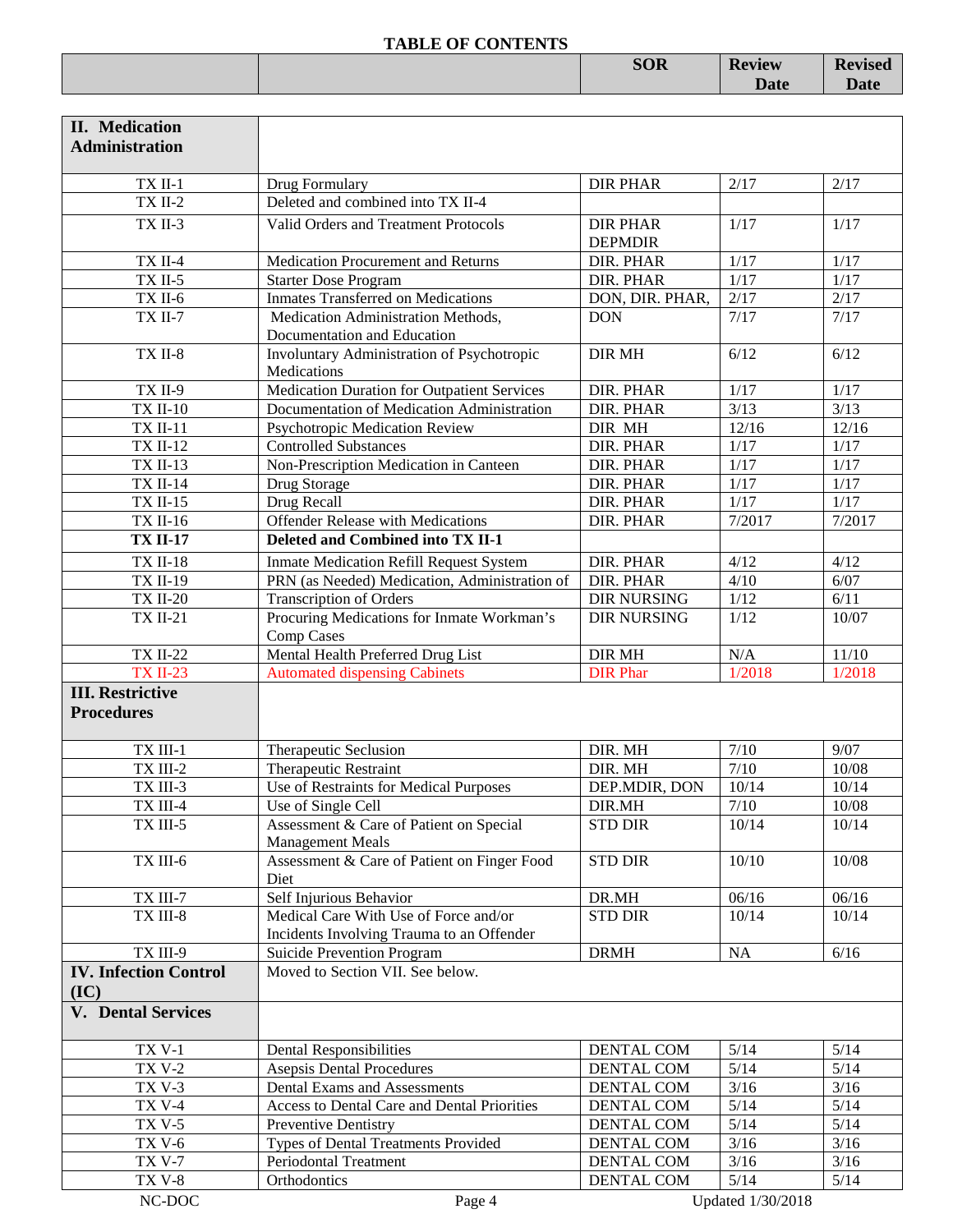|                                          | <b>TABLE OF CONTENTS</b>                                          |                                                                     |                              |                               |
|------------------------------------------|-------------------------------------------------------------------|---------------------------------------------------------------------|------------------------------|-------------------------------|
|                                          |                                                                   | <b>SOR</b>                                                          | <b>Review</b><br><b>Date</b> | <b>Revised</b><br><b>Date</b> |
|                                          |                                                                   |                                                                     |                              |                               |
| TX <sub>V-9</sub>                        | Dental Records and Reports                                        | DENTAL COM                                                          | $5/14$                       | 5/14                          |
| <b>TX V-10</b>                           | Dental Hygiene Under Direction                                    | <b>DENTAL COM</b>                                                   | $\sqrt{5/14}$                | 5/14                          |
| <b>TX V-11</b>                           | <b>Dental Holds</b>                                               | <b>DENTAL COM</b>                                                   | 3/16                         | 3/16                          |
| <b>VI. Activities of Daily</b><br>Living |                                                                   |                                                                     |                              |                               |
| TX VI-1                                  | <b>Inmate Personal Hygiene</b>                                    | INF CTRL COOR                                                       | 1/12                         | 2/02                          |
| TX VI-2                                  | Therapeutic Diets & Supplemental Nourishment                      | DIR. FOOD SER                                                       | 8/10                         | 8/09                          |
| TX VI-3                                  | Refer to Policy N-5 Deleted                                       |                                                                     |                              |                               |
| TX VI-4                                  | Grinding of Toe Nails & Calluses                                  | DEP. MDIR                                                           | 11/10                        | 2/02                          |
| <b>VII. Disabilities</b>                 |                                                                   |                                                                     |                              |                               |
| TX VII-1                                 | <b>Developmental Disabilities</b>                                 | <b>SOCIAL WORK</b>                                                  | 8/10                         | 8/07                          |
| TX VII-2                                 | <b>Physical Disabilities</b>                                      | <b>SOCIAL WORK</b>                                                  | 8/10                         | 8/09                          |
| TX VII-3                                 | Durable Medical Equipment (DME) and                               | DEP. MDIR                                                           | 10/14                        | 10/14                         |
|                                          | <b>Medical Appliances</b>                                         |                                                                     |                              |                               |
| <b>CONTINUITY OF PATIENT CARE (CC)</b>   |                                                                   |                                                                     |                              |                               |
| $CC-1$                                   | Continuity of Care                                                | <b>SOCIAL WORK</b>                                                  | 4/14                         | 4/14                          |
| $CC-2$                                   | Hospitalization & In-patient Medical Services                     | DEP. MDIR, UR,                                                      | 4/14                         | 4/14                          |
| $CC-3$                                   | Transfers, Appropriate Medical Placements &<br>Medical Hold       | DON, DEP. MDIR<br>DIR POP MGMENT                                    | 5/14                         | 5/14                          |
| $CC-4$                                   | <b>Pregnant Inmates</b>                                           | DEP. MDIR                                                           | 3/14                         | 3/14                          |
| $CC-5$                                   | Aged and Infirmed Inmates                                         | DIR. HS                                                             | $\sqrt{5/14}$                | 5/14                          |
| $CC-6$                                   | Mental Health Services - Case Finding $\&$<br><b>Patient Flow</b> | <b>DIR MH</b>                                                       | 8/10                         | 10/08                         |
| $CC-7$                                   | <b>Transfer Procedures for Referral to Mental</b><br>Health       | <b>DIR MH</b>                                                       | 8/10                         | 10/08                         |
| $CC-8$                                   | Aftercare for Planning for Inmates HS                             | SOCIAL WORK,<br>INF CTRL COOR,<br><b>DON DIR CASE</b><br><b>MGE</b> | 1/12                         | 11/07                         |

| $CC-9$                                  | Social History                                 | <b>SOCIAL WORK</b>                | 5/10      | 5/03  |
|-----------------------------------------|------------------------------------------------|-----------------------------------|-----------|-------|
| $CC-11$                                 | Extending the Limits of Confinement            | DEP. MDIR                         | 8/17      | 8/17  |
| $CC-12$                                 | <b>Medical Release</b>                         | Chief of HS                       | 8/17      | 8/17  |
| $CC-13$                                 | Offender, Family Correspondence and Calls      | Chief of HS                       | 3/14      | 3/14  |
| $CC-14$                                 | <b>Medicaid Application Process</b>            | <b>SOCIAL WORK</b>                | <b>NA</b> | 12/12 |
| Nutrition (N)                           |                                                |                                   |           |       |
| $N-1$                                   | Therapeutic Diet Orientation                   | <b>DON</b>                        | 3/16      | 3/16  |
| $N-5$                                   | Management of Offenders Refusing to Eat        | <b>CHIEF OF HS</b>                | 10/14     | 10/14 |
| <b>Infection</b><br><b>Control</b> (IC) |                                                |                                   |           |       |
| $IC-1$                                  | Sterilization and Disinfection                 | <b>INF CTRL COOR</b>              | 1/16      | 1/16  |
| $IC-2$                                  | Sanitation of Medical Areas & Equipment        | <b>INF CTRL COOR</b>              | 9/16      | 9/16  |
| $IC-3$                                  | Communicable Disease                           | <b>INF CTRL COOR</b>              | 1/16      | 1/16  |
| $IC-4$                                  | <b>Standard Precautions</b>                    | <b>INF CTRL COM</b>               | 1/15      | 1/15  |
| $IC-5$                                  | Inmate Exposure to BBP                         | <b>INF CTRL COM</b>               | 9/16      | 9/16  |
| $IC-6$                                  | Tuberculosis Control Plan                      | DEP. MDIR, INF<br><b>CTRL NRS</b> | 9/16      | 9/16  |
| $IC-7$                                  | Management of HIV Infection/Acquired<br>Immune | <b>INF CTRL COM</b>               | 1/12      | 9/10  |
| $IC-8$                                  | Immunizations                                  | <b>INF CTRL COM</b>               | 5/16      | 5/16  |
| $IC-10$                                 | BBP Exposure/Employees of other Agencies       | <b>INF CTRL COM</b>               | 9/16      | 9/16  |
| $IC-11$                                 | Employee Vaccinations and TB Screening         | <b>INF CTRL COM</b>               | 9/16      | 9/16  |
|                                         |                                                |                                   |           |       |

DPS Staff and Staff from other Agencies

IC-13 Treatment of injured or sick staff<br>NC-DOC Page 5 Updated 1/30/2018